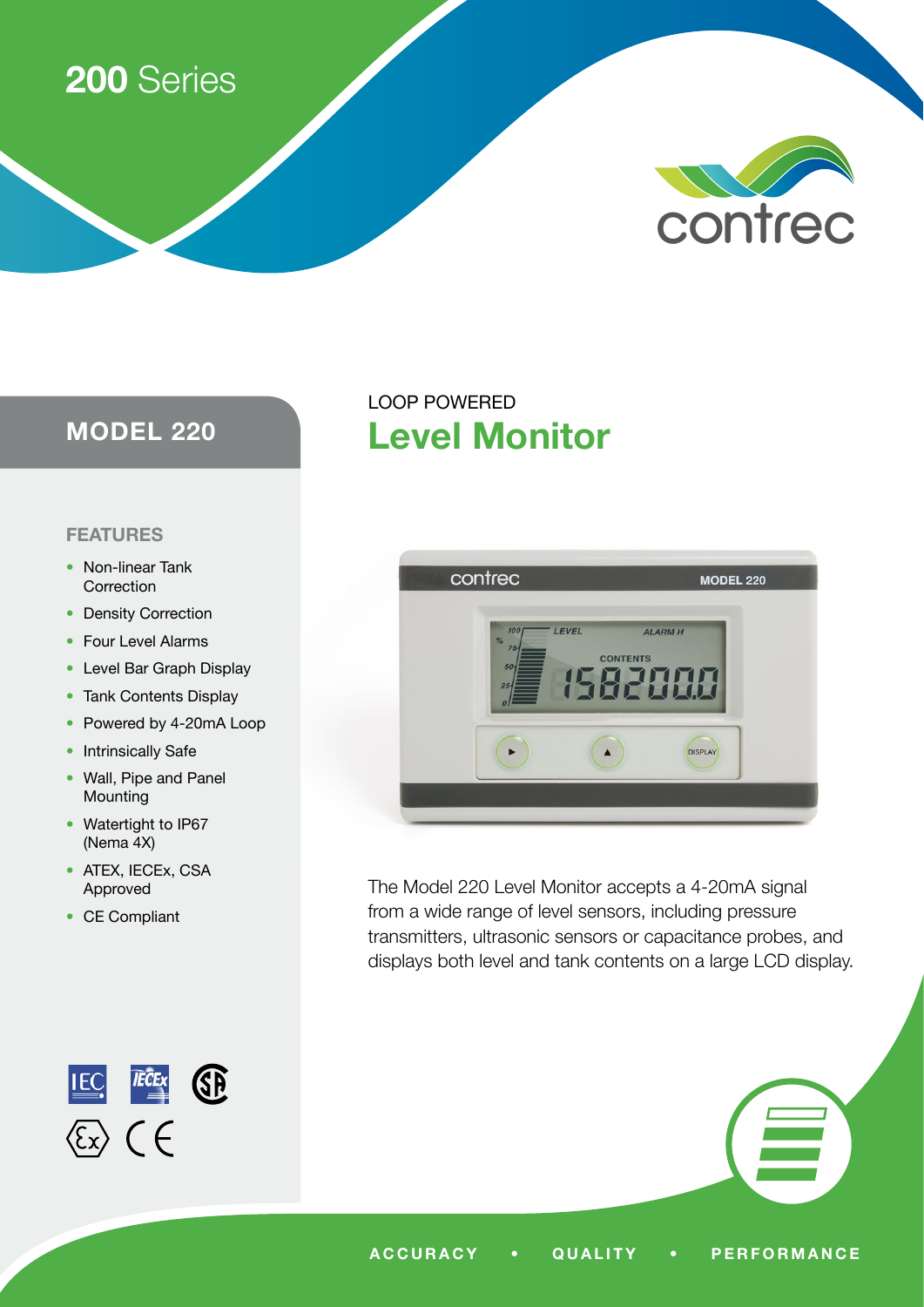# Field Mounting Level Monitor

PROVEN IN THOUSANDS OF FIFLD INSTALLATIONS THROUGHOUT THE WORLD.

The 220 is a high accuracy, intrinsically safe Level Monitor designed to operate with digital output flowmeters. Having an IP67 weatherproof case, new tactile keyboard and various mounting options, the 220 is perfect for the most arduous of installations.

Solid state relay outputs provide up to four level alarms and a 25 point nonlinearity correction table allows the instrument to be programmed to fit most tanks.

The Level Monitor is powered entirely from the 4-20mA current loop and, therefore, requires no external power or batteries.

The instrument is fully programmable with setup parameters such as span, offset, alarm levels etc, stored in a non-volatile memory which will retain all data for more than 10 years without power.

The Model 220 is housed in an attractive IP67 (Nema 4X) polycarbonate enclosure which is completely watertight.

A wall mounting bracket is supplied as standard, while a 51mm (2") pipe mounting bracket is available as an option. Alternatively, the Model 220 can be supplied as a panel mount instrument.

The Model 220 is powered entirely from the 4-20mA current loop and therefore requires no external power or batteries.

# **Display**

#### Level bar graph

Displays measured level as a percentage (0-100%).

#### **Contents**

7 digit numeric display of contents with programmable span. An offset can be programmed to account for contents remaining in the tank when the measured level is 0%.

The contents are displayed with 42 digit resolution so that larger values are displayed with trailing zeros (for example, 1437765 would be displayed as 1437700 and 5467289 would be displayed as 5467000).

#### Filter

A programmable filter will filter out fluctuations in readings caused by agitation in the tank.

#### **Density**

Density correction is provided for level devices which are density sensitive. Should the density change, a correction factor can be programmed via the front panel.

#### Relays

#### **Type**

Four solid state opto-isolated DC relays arranged as high-high, high, low and low-low.

#### Acknowledgement

Alarms can be programmed for continuous operation or for an acknowledge mode of operation where the display key is pressed to acknowledge and cancel the relay alarm output.

#### Normally energised or de-energised relay

Relays are programmable to alarm in either mode.



# Non-Linearity Correction

A 25 point non-linear correction table can be programmed to handle any shaped tank. Up to 25 points on both the x and y axes can be programmed and the Model 220 will perform linear interpolation between points.

The curve enables the contents of vessels, such as cylindrical tanks, bullet shaped tanks or hoppers to be displayed directly in engineering units as a volume or mass.

A conversion program which runs under Windows 95 is available to calculate theoretical values for the conversion program based on tank dimensions.

# Intrinsic Safety

The 220 is certified as intrinsically safe to European ATEX/IECEx standards, and CSA US/C standards for both the USA and Canada, see specification for details.

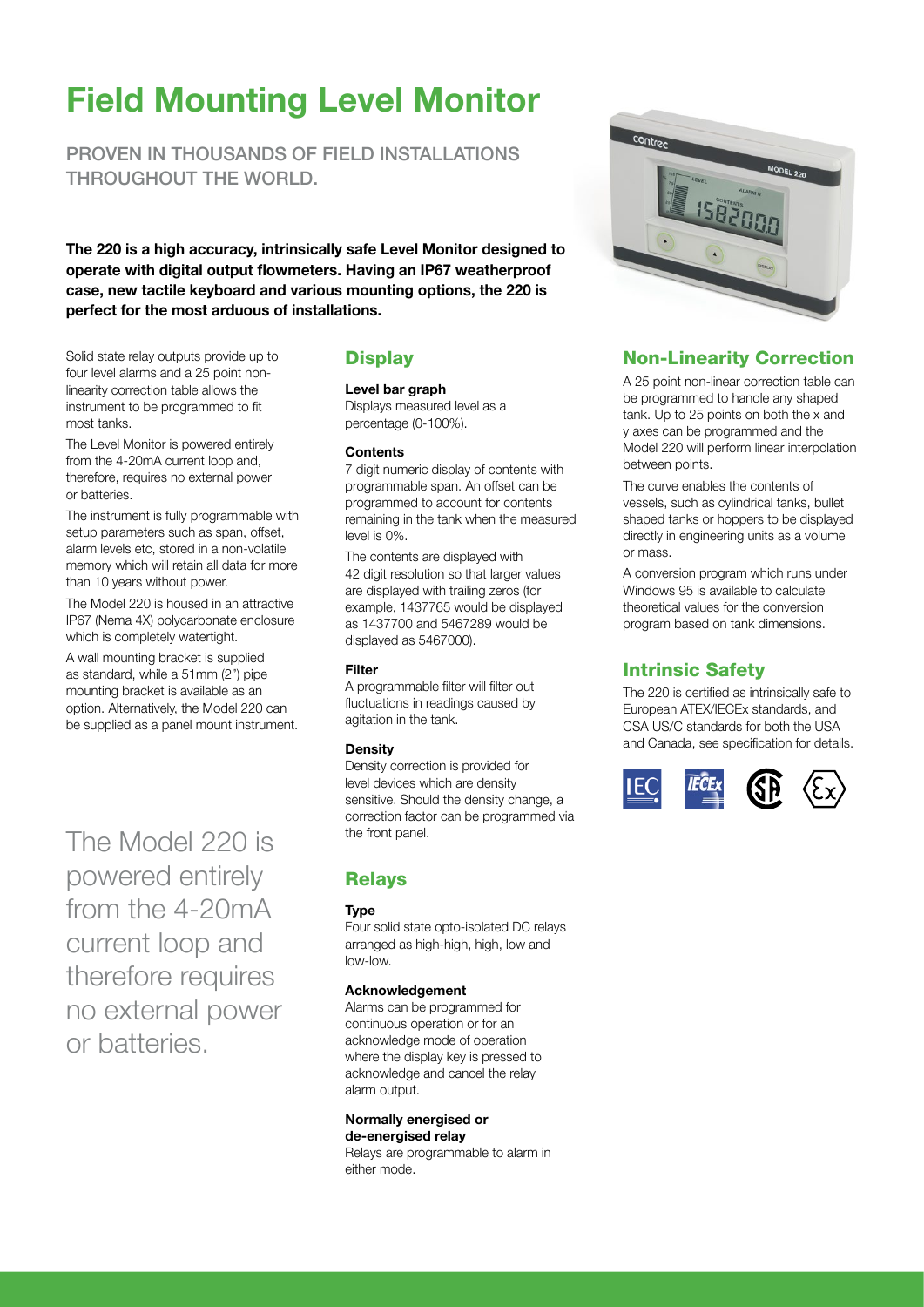# SPECIFICATIONS

#### **Display**

**Type:** LCD display Level: 20 segment bar graph Level Span: 0...100% proportional to input signal. For non-inverting tanks 0% is 4mA and 100% is 20mA. For inverting tanks 0% equals 20mA and 100% is 4mA

**Contents:** 7 digits with 12mm (0.48") high digits on the LCD. Contents are displayed with 42 digit resolution and trailing zeros

**Contents Span: The contents span** is programmable in the range of 0.001...9,999,999 and can be any unit of measure

**Contents Zero:** The contents zero is programmable in the range of 0.000...9,999,999. The contents zero is the contents in the tank at 0% level

**Decimal Points:** Decimal point position for contents is programmable in range of 0...3 decimal point places

## Physical

Operating Temperature: -20 to +60°C,  $-4$  to  $+140$ °F

#### **Enclosure**

**Dimensions: 98mm (3.9") H x 151mm** (5.9") W x 43mm (1.7") D **Protection:** Sealed to Nema 4X or IP67 standards

#### Mounting Options

Wall: Universal wall mounting bracket **Pipe:** A galvanised metal bracket is available which enables the Model 220 to be attached to a 51mm (2") vertical or horizontal pipe

**Panel:** Supplied with mounting brackets. Terminals accessible from rear. *(Note that the panel mount version is not watertight).*

### 4-20mA Power Input

Resolution and Linearity: 0.05% of span **Accuracy:** 0.05% of span @ 25°C. 0.1% (typ) of span, full temperature range Update Time: 0.5 second **Connection: Two wire Voltage Drop:** 2.5 volts maximum

# Alarm / Pulse Outputs

**Type:** 4 x open collector outputs suitable for driving DC solenoids or external relays. The outputs provide high, high-high, low and low-low flow alarms

**Switching Power: 200mA, 30Vdc maximum** Saturation Voltage: 0.8Vdc typical across the output in the "on" state

**Isolation:** Outputs are separately opto-isolated

# Hazardous Area Approval

#### Type of Approval:

- ATEX Rating II 2G Ex ia IIB T4 Gb Cert No. BVS 15 ATEX E 106 X
- IECEx Rating Ex ia IIB T4 Gb Cert No. IECEx BVS 15.0099X
- CSA US/C Rating Class 1, Group C & D Cert No. 104840-5



## Intrinsically Safe Parameters

#### Maximum Ambient: 60°C (+140°F)

Maximum Input Parameters: 4-20mA or Relays: Ui = 28V  $I = 93mA$  $Pi = 653$ mW

#### Maximum Output Parameters:

 $Relav:$   $Ui = 28V$  $I = 93mA$  $Pi = 653$ mW

*Important: Specifications are subject to change without notice.*